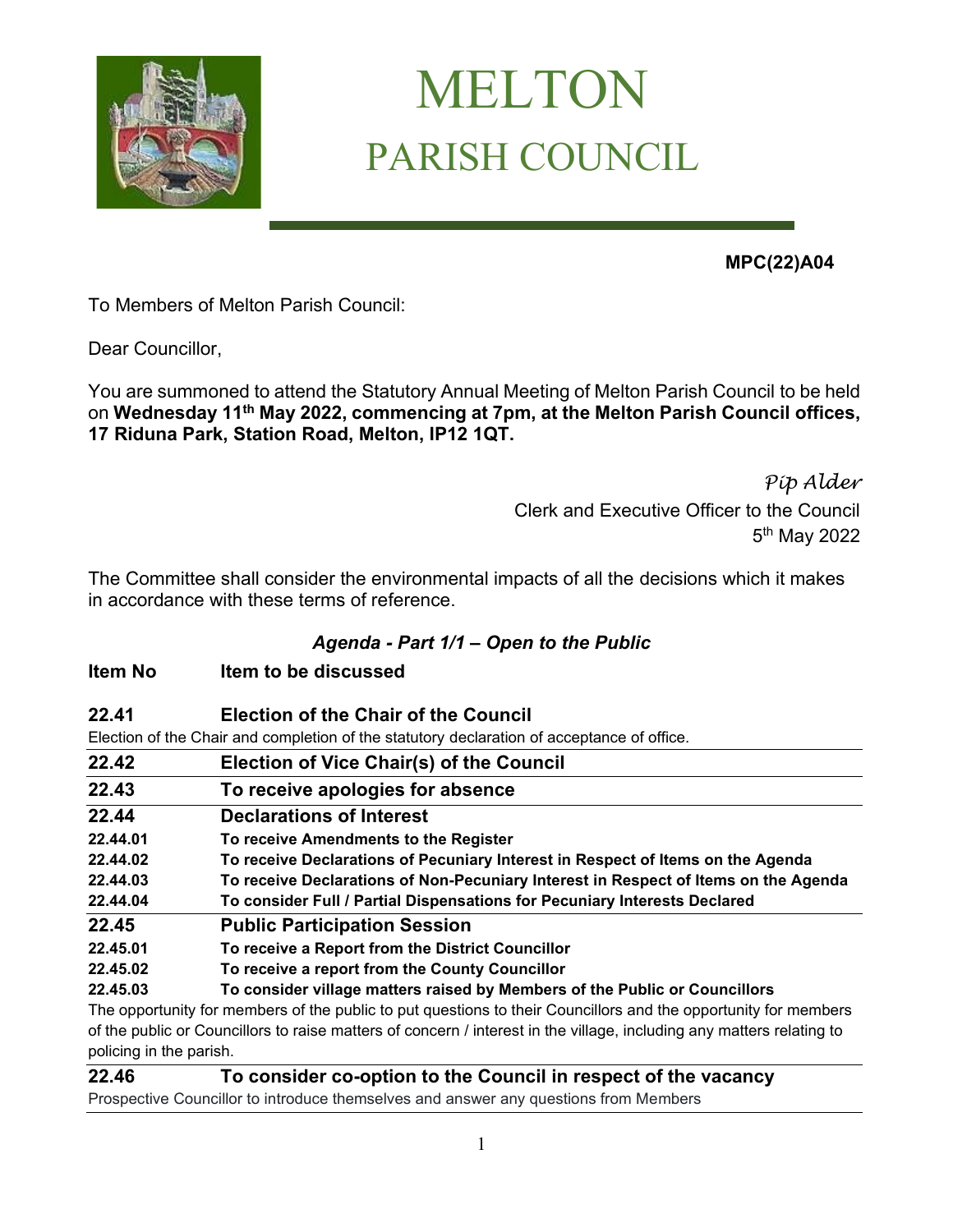| 22.47    | To approve the Minutes of Full Council                                                                                                                                                                         |
|----------|----------------------------------------------------------------------------------------------------------------------------------------------------------------------------------------------------------------|
| 22.47.01 | MPC(22)M03 and MPC(22)M03 Conf - Minutes of Full Council from 30th March 2022                                                                                                                                  |
| 22.48    | To receive and consider Minutes of Committees                                                                                                                                                                  |
| 22.48.01 | Finance Employment and Risk Management (FERM) Committee 13th April 2022<br>Minutes FRM(22)M02 (Draft)                                                                                                          |
| 22.48.02 | Planning and Transport Committee 20th April 2022<br>Minutes PLA(22)M03 (Draft)                                                                                                                                 |
| 22.49    | <b>To consider Financial and Internal Control Matters</b>                                                                                                                                                      |
| 22.49.01 | To receive and consider a summary financial management report for the year ending<br>31 March 2022<br>Papers MPC(22)49.01 and MPC(22)49.01a-b                                                                  |
| 22.49.02 | To consider the updated budget report for 2022/23<br>Papers MPC(22).49.02 and MPC(22)49.02a                                                                                                                    |
| 22.49.03 | To approve requests from Planning and Transport Committee arising from recent<br>meetings<br>Paper MPC(22)49.03                                                                                                |
| 22.49.04 | Arrangements for approval of accounts/Statutory Annual Return 2022<br>Clerk to report                                                                                                                          |
| 22.49.05 | To review the arrangements for insurance cover<br>Clerk to report. The responsibility for the arrangement of insurance cover is delegated to<br>FERM)                                                          |
| 22.49.06 | To confirm the Council's Standing Orders<br>https://melton-suffolk-pc.gov.uk/documents/standing-orders/                                                                                                        |
| 22.49.07 | To confirm the Council's Financial Regs<br>https://melton-suffolk-pc.gov.uk/documents/financial-regulations/                                                                                                   |
| 22.49.08 | To agree the following items from the Financial Regs<br>6.6 approval of the use of a variable direct debit<br>6.7 approval of the use of a banker's standing order<br>6.8 approval of the use of BACS or CHAPS |
| 22.49.09 | To review signatories to Melton Parish Council Bank and Building Society Accounts<br>Clerk to report                                                                                                           |
| 22.49.10 | To review the Council's subscriptions to other bodies<br>Clerk to report                                                                                                                                       |
| 22.49.11 | To consider risk issues<br>https://melton-suffolk-pc.gov.uk/documents-base/risk-register/                                                                                                                      |
| 22.50    | <b>To consider Governance Matters</b>                                                                                                                                                                          |
| 22.50.01 | To consider and affirm the Council's adherence to the new National Code of Conduct<br>Papers MPC(22)50.01 and MPC(22)50.01a                                                                                    |
| 22.50.02 | To approve the Annual Governance Statement<br>Paper MPC(22)50.02                                                                                                                                               |
| 22.50.03 | To review the Terms of Reference for Committees and Working Groups<br>Paper MPC(22)50.03                                                                                                                       |
| 22.50.04 | To receive nominations to Committees, Panels and Working Groups<br>Paper MPC(22)50.04                                                                                                                          |
| 22.50.05 | To review and appoint representatives on or to work with External Bodies<br><b>Burness Parish Rooms Management Committee</b><br><b>Melton Trust</b>                                                            |